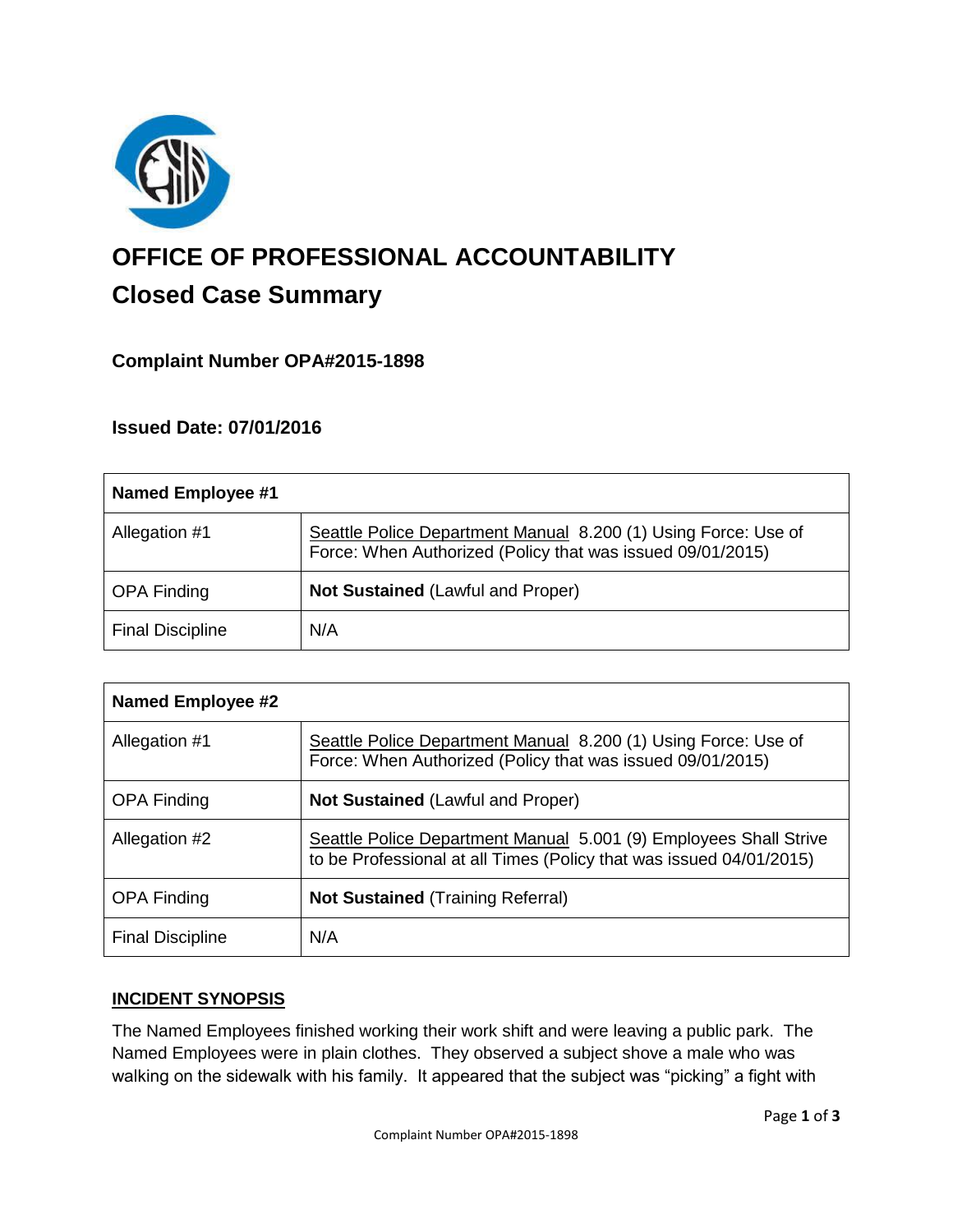the male. Named Employee #2 advised the subject that he was a Seattle Police Officer and that he could not assault people. The subject asked what the officers could do about it. Named Employee #2 replied that he could put him into jail. The subject threw his backpack and his hat to the ground and then punched Named Employee #2 in the face. Both Named Employees took the subject to the ground and arrested him.

## **COMPLAINT**

The complainant, a supervisor within the Department, alleged that the Named Employees used excessive force when arresting a subject. The complainant further alleged that Named Employee #2 used profanity and was unprofessional when speaking with the subject.

# **INVESTIGATION**

The OPA investigation included the following actions:

- 1. Review of the complaint memo
- 2. Search for and review of all relevant records and other evidence
- 3. Review of In-Car Video (ICV)
- 4. Interview of witnesses
- 5. Interview of SPD employees

# **ANALYSIS AND CONCLUSION**

Named Employee #1 and Named Employee #2 had finished their shifts and were walking in a public park dressed in plain clothes. They observed the subject assault another person. Named Employee #2 spoke to the subject and told him not to do that. Named Employee #2 identified himself as a police officer and displayed his SPD badge and holstered gun. The subject became argumentative and punched Named Employee #2 in the face. Named Employee #1 and Named Employee #2 took the subject to the ground. The subject resisted the two officers' attempts to control him and tried to punch the officers as he lay on his back. Named Employee #1 used body weight pressure and hand holds to assist Named Employee #2 with getting the subject into custody. Named Employee #2 then struck the subject in the face and head two or more times with his closed fist. Named Employee #2 told OPA the purpose of these strikes was to get the subject to stop attacking the two officers and become compliant. Named Employee #2 also used body weight and hand holds to help Named Employee #1 get the subject into custody.

Named Employee #2 called the subject a derogatory term. This took place after the situation was completely under control while the subject was being evaluated by Seattle Fire for the injuries he sustained. There was no legitimate law enforcement purpose for directing this derogatory term at the subject. This was a violation of SPD Policy and did not reflect positively on the professionalism of Name Employee #2. It also took place shortly after the subject had